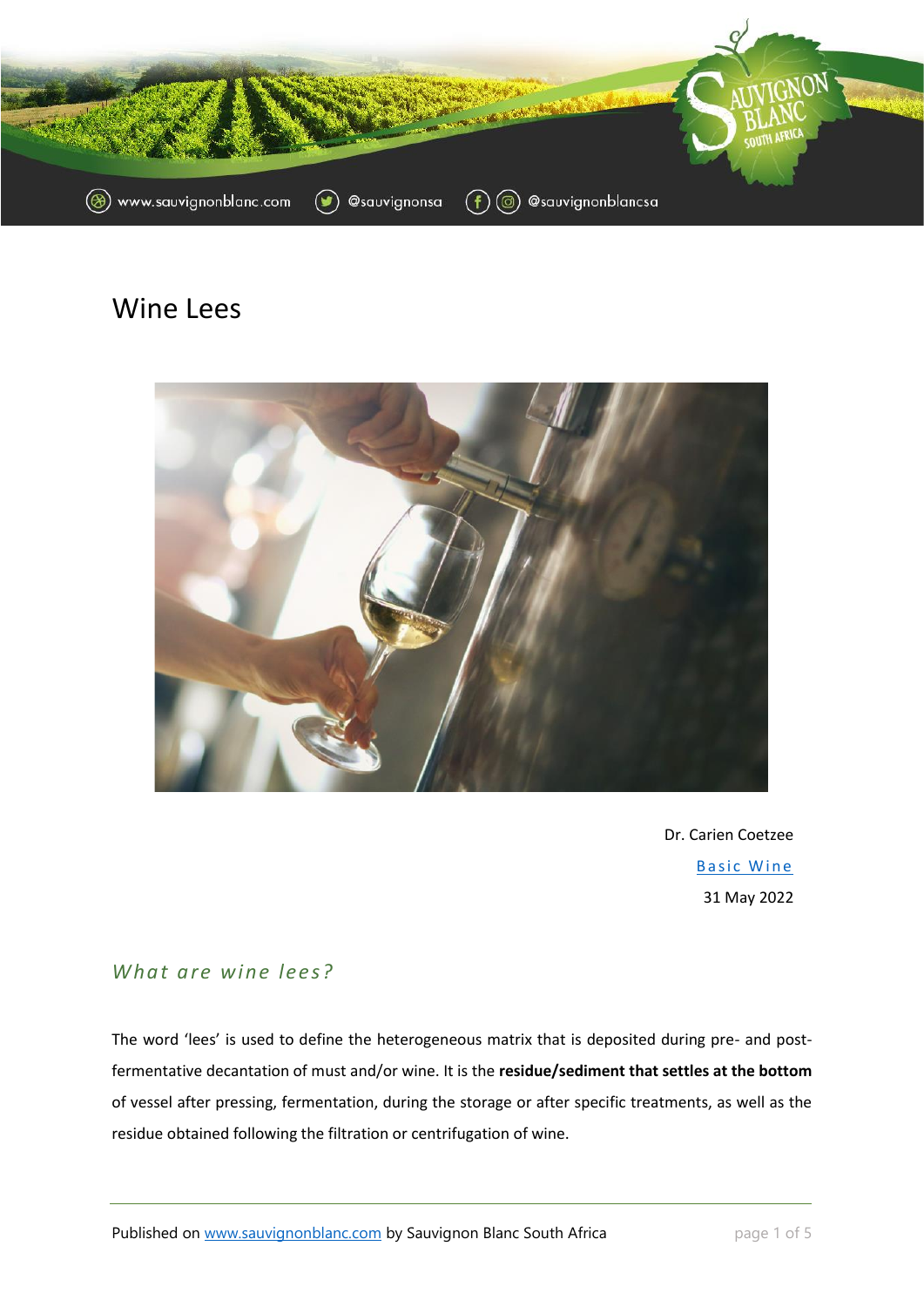### What does lees consist of?

Wine lees consists of **dead yeast cells, the cell membranes of pulp, stem and skin fragments, insoluble salts and macro-molecules**. Basically, all the components that are deposited during the making and ageing of wine. Over the course of winemaking, the lees are progressively depleted of their constituents due to decantation processes and their exact composition varies depending on the origin of the grapes, the grape variety and the winemaking processes applied.

#### *Lees contact*

**Lees contact is where the newly fermented wine is deliberately left in contact with the lees** (and thus not decanted) therefore allowing a period of contact. Over time, yeast cell components are released into wine due to both the **passive transfer from cells and their autolysis**. Lees contact is becoming increasingly popular in modern winemaking, although it is not a new technique as it is part of traditional winemaking in many parts of Europe. It is most commonly associated with white winemaking where the term 'sur lie' or 'on lees' originated to describe the practice.

#### *When does lees contact take place?*

Lees contact can take place during various stages of the winemaking process, from the large tanks used for fermentation, all the way to the bottle, however it is often performed in an oak barrel.

# *The effect of lees contact on the wine composition and other benefits*

• Many winemakers believe that allowing lees contact of white wines **improves the sensory experience of the wine (improved mouthfeel and aromatics)** and it is not uncommon for still white wines to be left in contact with lees for months after fermentation. Reported benefits includes the enhancement of the wine's body and roundness; reduction in astringency, greater oak, fruit, and yeast integration; more complexity, texture and structure; and improved aromas and flavours.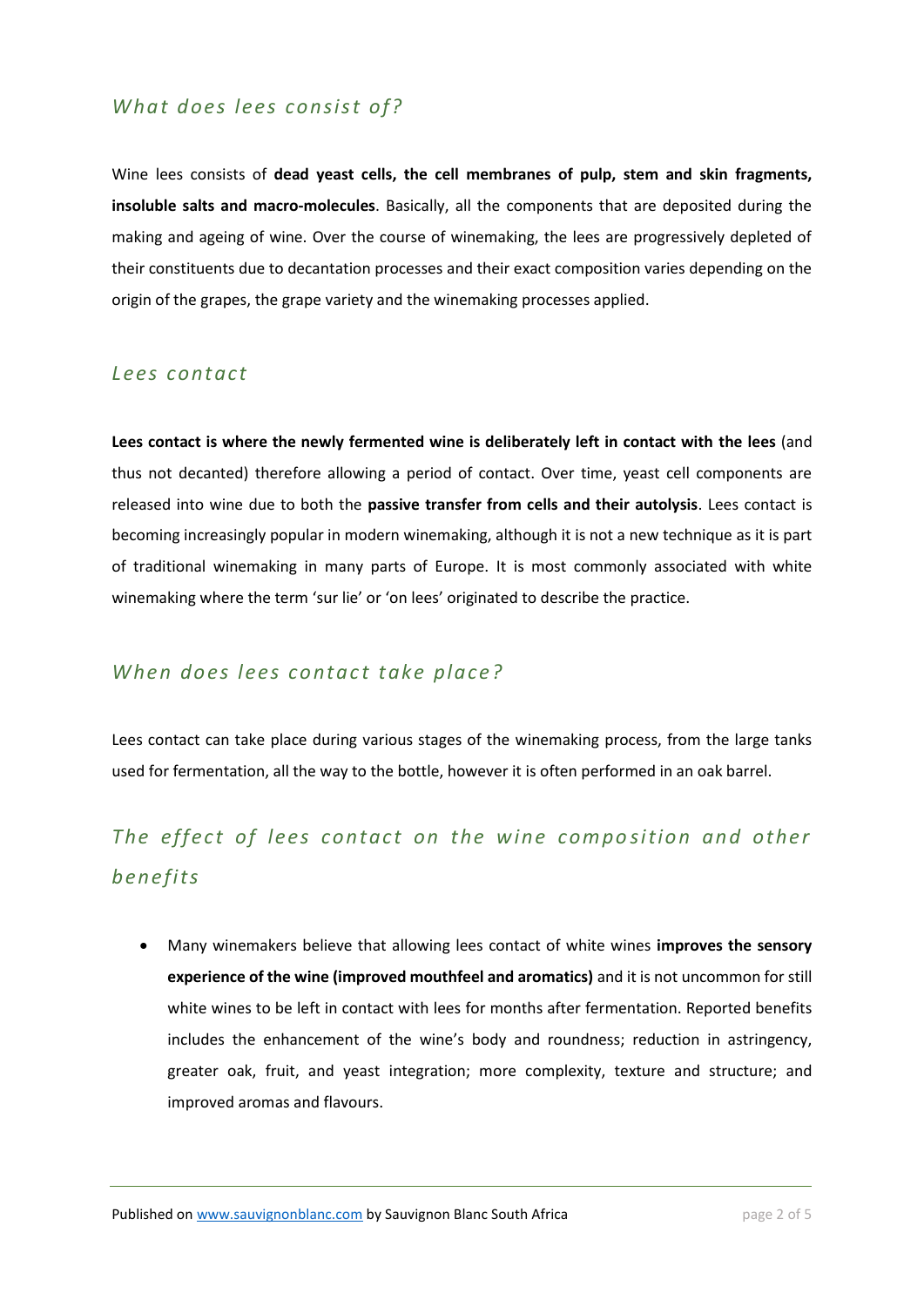- Wine lees has the ability to **scavenge dissolved oxygen molecules** [\(more about this in a](https://sauvignonblanc.com/oxygen-consumption-by-yeast-lees/)  [previous blog post\)](https://sauvignonblanc.com/oxygen-consumption-by-yeast-lees/) which can improve the antioxidant capacity of the wine preventing oxidation reactions from taking place. The significant decrease in oxidation–reduction potential brought by lees contact also favours the **reduction of copper** and, consequently, the appearance of copper casse. At the same time, the presence of yeast lees promotes the fixing of copper, which tends to prevent copper casse.
- Researchers<sup>1</sup> demonstrated the **protective effect of lees on the premature ageing** of Sauvignon Blanc aroma. When a Sauvignon Blanc wine was aged under reducing conditions, (on total lees in used barrels), the loss of fruity aroma was limited and the formation of sotolon and 2-aminoacetophenone were attenuated. On the contrary, ageing dry white wines in new oak without their lees promoted premature ageing.
- Mannoproteins which are released by the yeast during ageing on the lees, can contribute to the **tartrate stabilization** of wine.
- Ageing white wines on their lees can **improve the filterability** due to hydrolysis of the yeast glucanes by glucanases in the lees.
- It has been observed that some white wines, kept on their lees for several months during traditional barrel aging, were capable of acquiring a **certain stability in relation to protein**.

# *Compounds res ponsible*

Wine lees is complex and rich of wine active compounds. During ageing, autolysis (the breaking open or rupturing) of the yeast cells modifies the composition of lees and compounds such as mannoproteins, polysaccharides, fatty acids, amino acids and enzymes are released by the yeast lees into the wine during post-fermentative contact.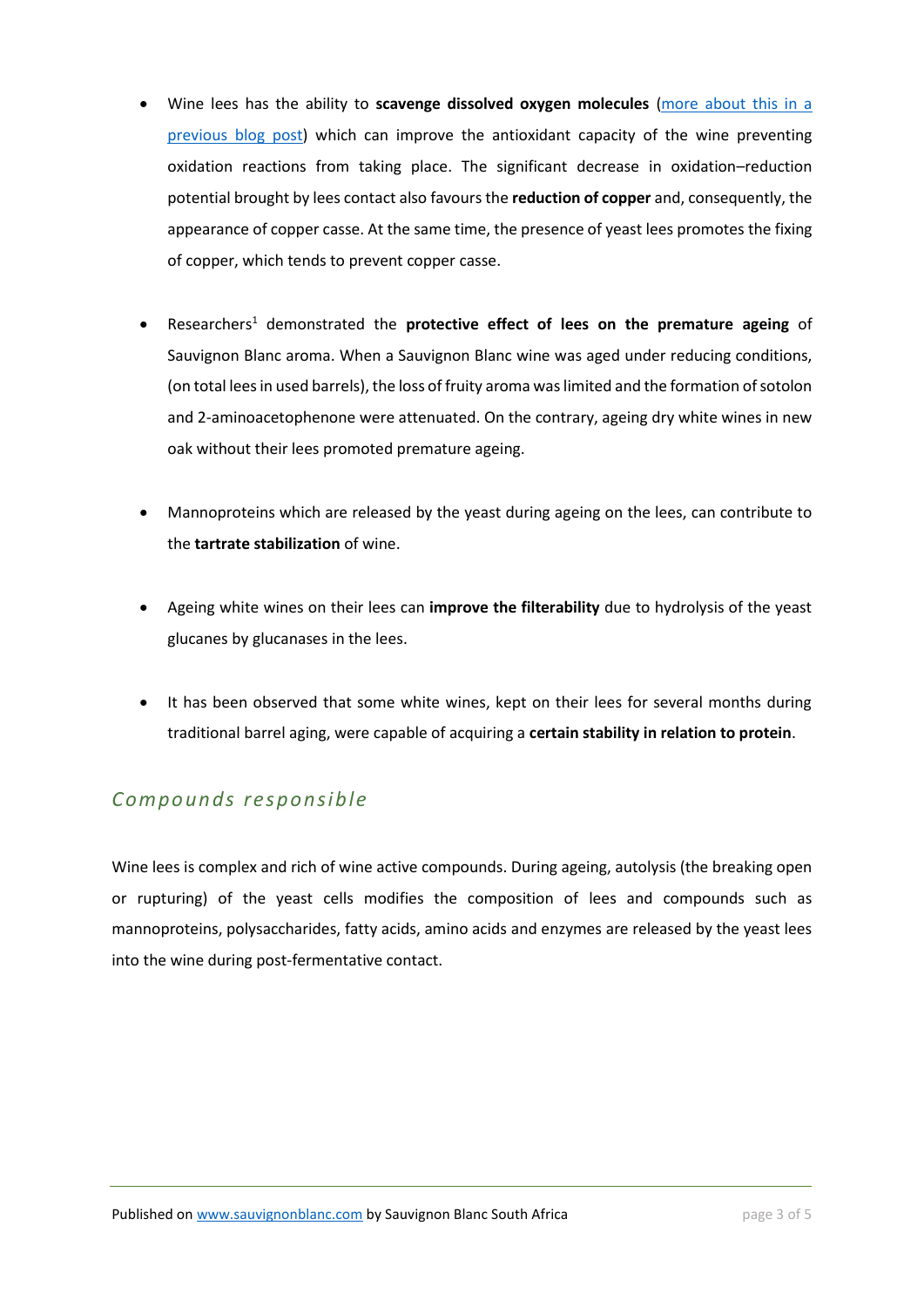#### *How long does it take?*

The duration of lees contact depends on the desired result. Lees contact is performed for a duration of a few days up to several years in the case of some sparkling wines. In most cases lees contact is performed for a few months after fermentation.

### *What is bâtonnage?*

Bâtonnage is the French term for **stirring settled lees back into the wine to enhance extraction**. The lees are periodically re-suspended by stirring to increase the amount of compounds extracted into the wine. Note that the periodic stirring of lees has certain pros and cons which should be considered.

# *The different types of lees*

There are fine lees and gross lees. **Gross lees** are the larger sediments in the juice/wine. **Fine lees** are the smaller, finer particles that settle at a slower rate. Wine ageing on lees is usually performed with fine lees originated after alcoholic fermentation (with or without some racking operations).

### *Practical c onsiderations*

The **stirring of lees encourages continued cell viability**, and while it has been shown that cell viability is not an important factor in the improvement of organoleptic properties associated with lees contact, viability does encourage the assimilation of residual sugar. Therefore, a small amount of stirring at the end of fermentation is recommended.

Due to the oxygen scavenging potential of the lees, a reductive environment is created. Care should thus be taken, especially when performing lees contact in stainless steel tanks, to **avoid the formation of reductive sulphur compounds**. It is advised that the wine and lees (be sure to obtain a sample of the lees from the bottom of the vessel) is **smelled and tasted frequently** as sulphur off-odours may occur rapidly. If at any point you experience unpleasant aromas, the wine should be **racked off the lees immediately**. The lees may sometimes smell bad but the wine is not yet affected. The earlier the detection, the faster the appropriate action can be implemented to minimize further damage.